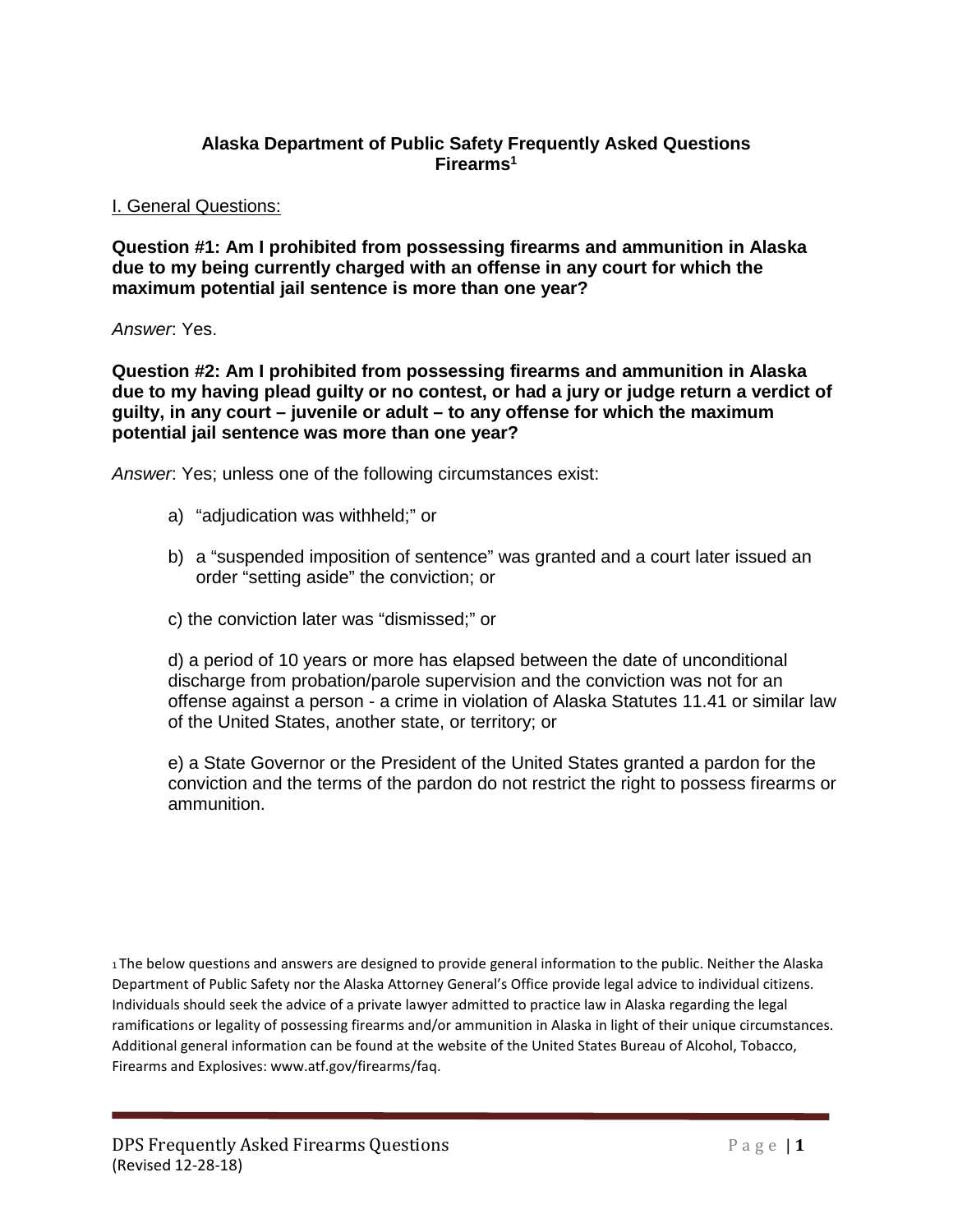**Question #3: Am I prohibited from possessing firearms and ammunition in Alaska due to my being subject to a domestic violence protective order, or any other court order, that prohibits the possession of a firearm and ammunition?** 

*Answer*: Yes.

# **Question #4: Am I prohibited from possessing firearms and ammunition in Alaska due to my being subject to a domestic violence protective order?**

*Answer*: Yes; provided the protective order:

• First, was issued after a court hearing as to which you received notice and had the opportunity to participate (all one year Alaska DVPO orders meet this requirement); and

• Second, protects your spouse, your former spouse, a child of yours, the father/mother of a joint child of yours, or a person with whom you have cohabited (the checking of box 1(a), 1(b), or 1(f) on page one of Alaska DVPO one year, Rev.  $1/07$ ; or box  $C(3)(a)$ ,  $C(3)(b)$ ,  $C(3)(c)$ , or  $C(3)(e)$  on page two of Alaska DVPO - one year, Rev. 10/10 & 5/11 meets this requirement); and

• Third, includes a finding of a credible threat to physical safety (the checking of box 4 on page one of Alaska DVPO one year order, Rev 1/07; or box C(5) on page two of Alaska DVPO - one year order, Rev. 10/10 & 5/11 meets this requirement); and • Fourth, prohibits the use, attempted use, or threatened use of physical force (the checking of box  $1(a)$  on page two of Alaska DVPO one year, Rev.  $1/07$ ; or box  $1(a)$ on page three of Alaska DVPO - one year, Rev. 10/10 & 5/11 meets this requirement); and

• Fifth, the prohibition on the use, attempted use, or threatened use of physical force has not been dissolved by later court order. (Page six of Alaska DVPO - one year, Rev. 1/07 and page one of Alaska DVPO - one year, Rev. 10/10 & 5/11 expressly provide that the prohibition on use, attempted use or threatened use of physical force remains in effect indefinitely.)

**Question #5: Am I prohibited from possessing firearms and ammunition in an Alaska residence at which a person will be present who has plead guilty or no contest, or had a jury or judge return a verdict of guilty, in any court – juvenile or adult – to any offense for which the maximum potential jail sentence was more than one year?** 

*Answer*: Yes; unless one of the following circumstances exist: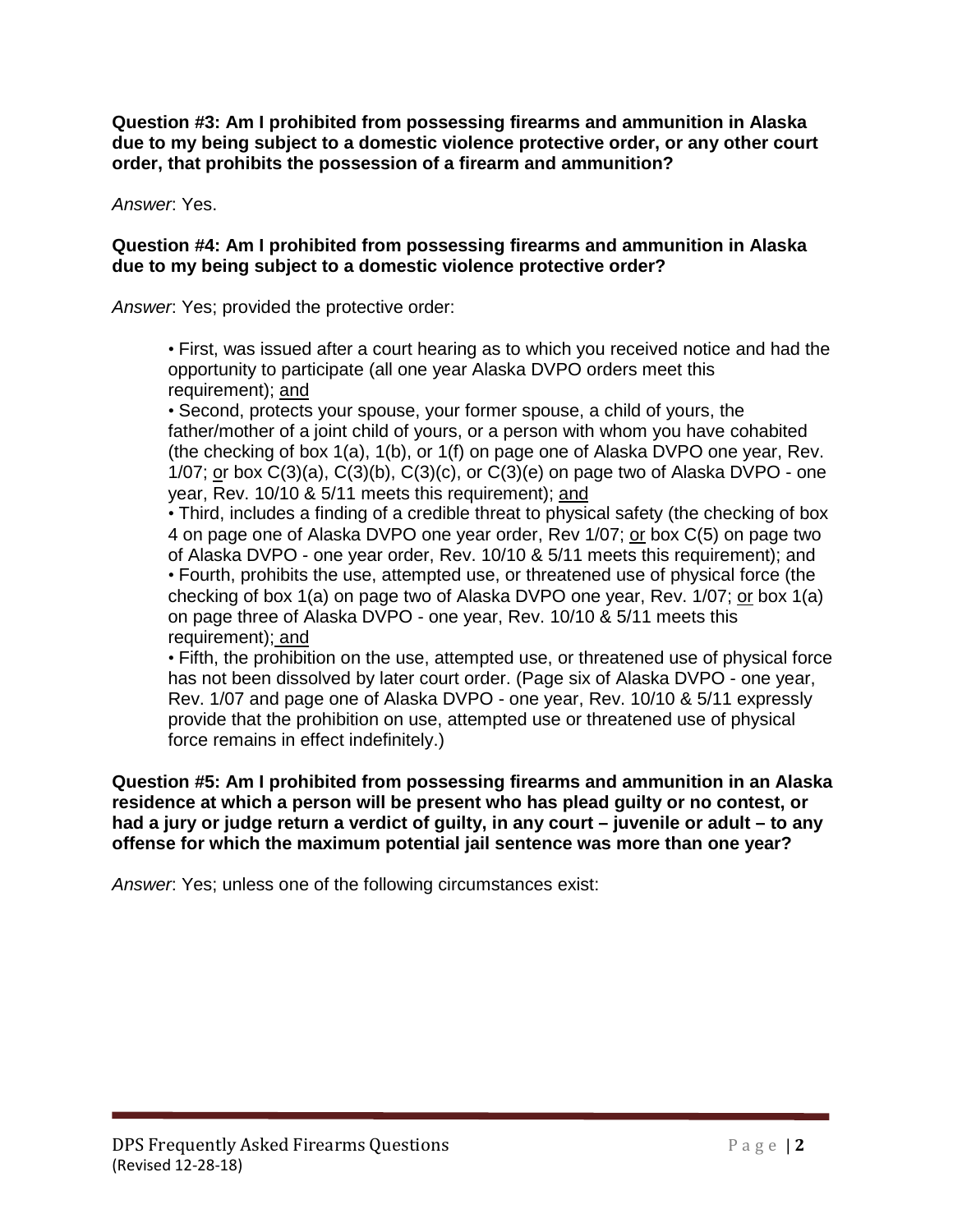a) "adjudication was withheld;" or

b) a "suspended imposition of sentence" was granted and a court later issued an order "setting aside" the conviction and the conviction was not for a crime against a person – a crime in violation of Alaska Statutes 11.41 or similar law of the United States, another state, or territory; or

c) the conviction later was "dismissed;" or

d) a period of 10 years or more has elapsed between the date of unconditional discharge from probation/parole supervision and the conviction was not for an offense against a person - a crime in violation of Alaska Statutes 11.41 or similar law of the United States, another state, or territory; or

e) a State Governor or the President of the United States granted a pardon for the conviction and the terms of the pardon do not restrict the right to possess firearms or ammunition.

**Question #6: Am I prohibited from possessing firearms and ammunition in Alaska due to my being currently charged with any offense, felony or misdemeanor, in any jurisdiction (federal, state, county, local, or foreign) outside of the State of Alaska?** 

*Answer*: Yes.

**Question #7: Am I prohibited from possessing firearms and ammunition in Alaska due to my using any marijuana?** 

*Answer*: Yes.

**Question #8: Am I prohibited from possessing firearms and ammunition in Alaska due to my using any controlled substance - including but not limited to depressants, stimulants, or narcotics – other than that prescribed for you to use by a medical doctor?** 

*Answer*: Yes.

**Question #9: Am I prohibited from possessing firearms and ammunition in Alaska due to a judge or jury finding me mentally incompetent or to suffer from a mental defect or disease?** 

*Answer*: Yes.

**Question #10: Am I prohibited from possessing firearms and ammunition in Alaska due to a judge or jury committing me to a mental health institution or facility?** 

*Answer*: Yes.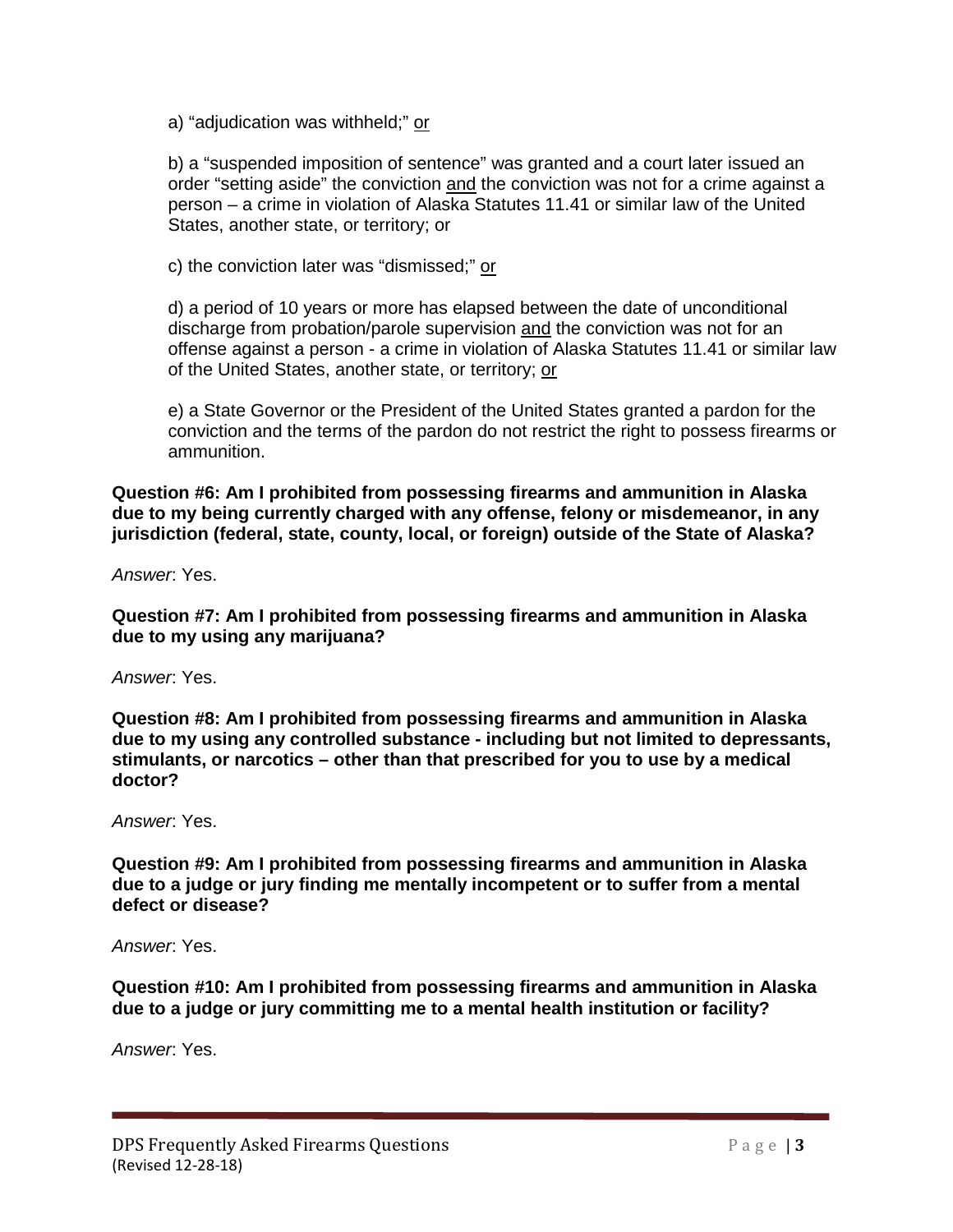**Question #11: Am I prohibited from possessing firearms and ammunition in Alaska due to my illegally or unlawfully being in the United States?** 

*Answer*: Yes.

#### **Question #12: Am I prohibited from possessing firearms and ammunition in Alaska due to my not being a citizen of the United States and not admitted for permanent residence?**

*Answer*: Yes; unless the possession is in direct connection with lawful hunting or a lawful organized athletic or sport shooting event.

## **Question #13: Am I prohibited from possessing firearms and ammunition in Alaska due to my having been dishonorably discharged from the armed forces?**

*Answer*: Yes.

**Question #14: Am I prohibited from possessing firearms and ammunition in Alaska due to my renouncing my United States citizenship?** 

*Answer*: Yes.

**Question #15: Am I prohibited from possessing on my person firearms and ammunition in Alaska any time I am under the influence of alcohol?** 

*Answer*: Yes.

**Question #16: Am I prohibited from possessing on my person firearms and ammunition in Alaska any time I am under the influence of any controlled substance including but not limited to marijuana, depressants, stimulants, or narcotics – other than that prescribed for you to use by a medical doctor?** 

*Answer*: Yes.

**Question #17: Am I prohibited from possessing on my person firearms and ammunition in Alaska any time I am under the influence of any drug that is impairing my mental or physical functioning?** 

*Answer*: Yes.

# **Question 18: Do I need a permit to carry a firearm concealed in Alaska?**

*Answer*: No. In Alaska, anyone who is 21 years of age or older and legally allowed to possess a firearm is permitted to carry the firearm concealed without a permit.

**Question 19: Do I need to do anything special when I am carrying concealed in Alaska and I come into contact with a law enforcement officer?**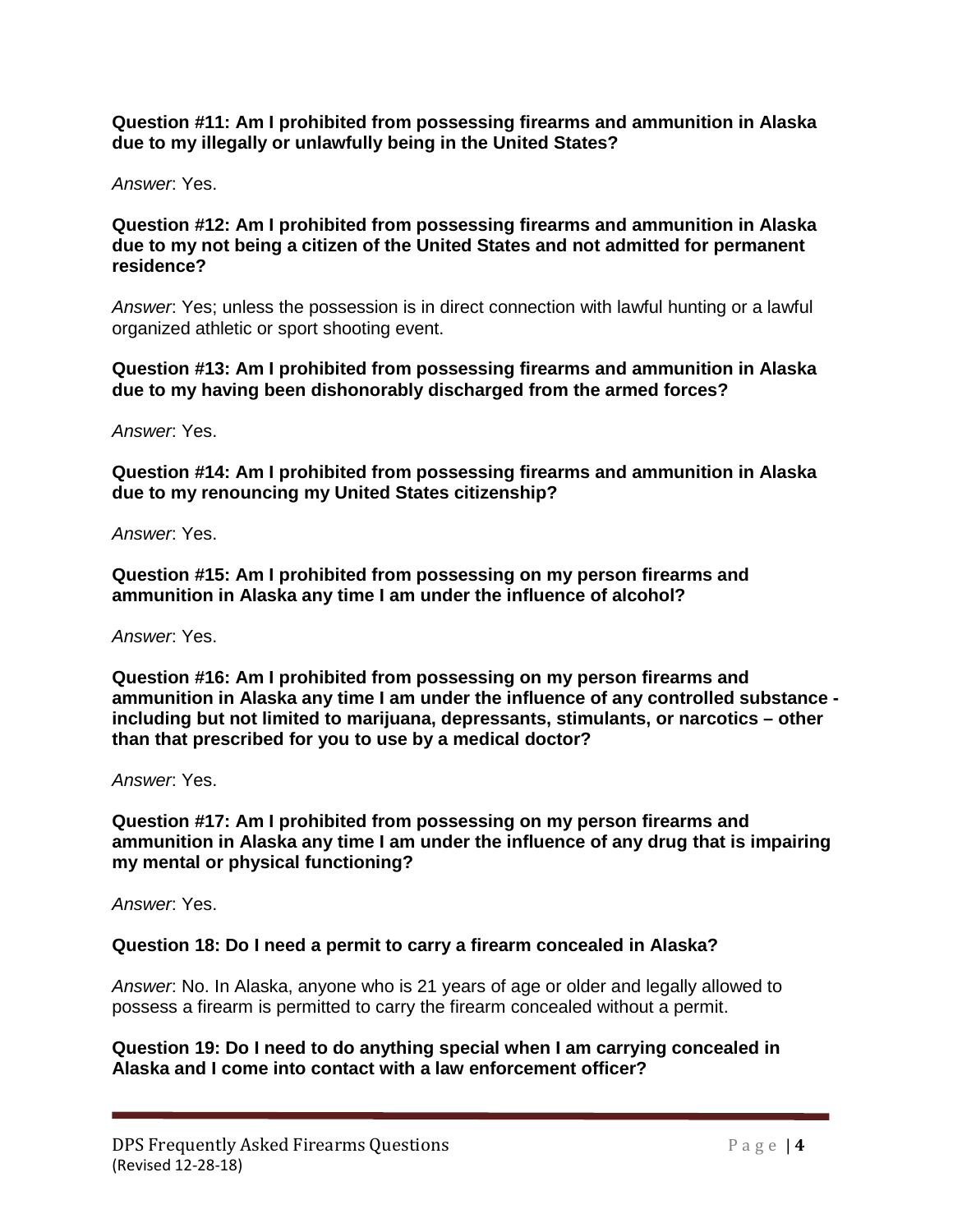*Answer*: Yes. The law requires you to immediately inform the officer that you are in possession of the firearm; failure to do so is a criminal offense.

# **Question 20: What is the law regarding possessing firearms and ammunition in Canada?**

*Answer*: You can contact the Canadian Firearms information Office at (800) 731-4000 for information about possessing firearms and ammunition in Canada.

## **Question 21: Does Alaska recognize pardons issued by other states for offenses which occur in the other states when the individual is a resident of Alaska?**

*Answer*: Yes.

#### **Question 22: Is a person's right to possess firearms and ammunition in Alaska restored by the Governor of the State of Alaska issuing a pardon for the offense which triggered the prohibition?**

*Answer*: Yes, unless the terms of the pardon provide that the prohibition on possessing firearms and ammunition is to remain in effect.

# **Question 23: Does a Presidential pardon for a federal offense which triggered a prohibition restore a person's right to possess firearms and ammunition in Alaska?**

*Answer*: Yes.

# **Question 24: Does Alaska recognize a restoration of firearm rights given by another state?**

*Answer*: No, except that Alaska does recognize pardons issue by the Governors of other states.

# **Question 25: How are firearm rights restored in Alaska for felony offenses?**

*Answer*: Convictions for felony offenses against persons trigger life time prohibitions which cannot be lifted by anything other than the granting of a pardon. Prohibitions arising from other felony convictions are lifted as a matter of law after the expiration of a period of 10 years following unconditional discharge from probation and parole.

## **Question 26: Does Alaska recognize United States Alcohol, Tobacco, Firearms and Explosives relief from disabilities, issued pursuant to 18 USC 925(c), as lifting any federal prohibition against possessing firearms and ammunition in Alaska?**

*Answe*r: Yes.

**Question 27: Does a felony offense for which a person received a suspended imposition of sentence ("SIS") prohibit the person from possessing firearms and ammunition in Alaska?**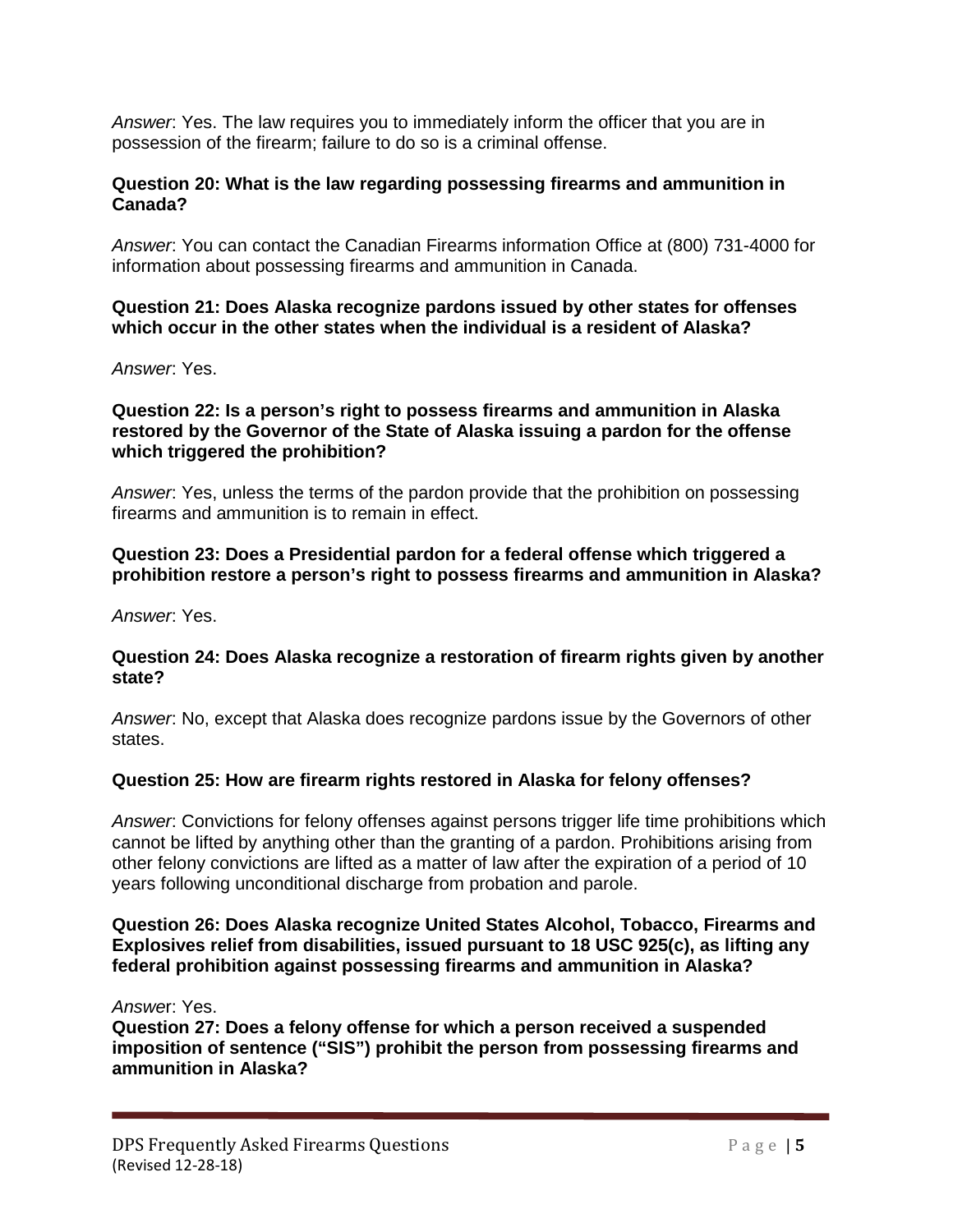*Answer*: Yes. The conviction and resulting prohibition remains in effect unless and until a court later issues a separate order expressly "setting aside the conviction."

# **Question 28: Do juvenile adjudications for felony offenses trigger the prohibition against possessing firearms and ammunition in Alaska?**

*Answer*: Yes. Juvenile adjudications have the same effect as adult convictions regarding firearm possession in Alaska

**Question 29: Is there any difference regarding the ability to lawfully possess firearms and ammunition if a conviction resulted from a plea of guilty, plea of no contest, plea of "nolo contendere," finding of guilty by a judge, or finding of guilty by a jury?** 

Answer: No. All have the same effect.

## **Question 30: Does an Alaska domestic violence assault misdemeanor conviction trigger a prohibition for me to possess firearms and ammunition in Alaska?**

Answer: Yes. The United States Supreme Court in *Voisine v. United States*, 136 S.Ct. 2272 (2016) removed previously existing ambiguity regarding the answer to this question.

# **Question 31: How are firearm rights restored in Alaska for misdemeanor offenses?**

*Answer*: Convictions for Alaska misdemeanor offenses, other than domestic violence assault, do not trigger firearm prohibitions. Prohibitions arising from domestic violence assault convictions are lifetime prohibitions. A State Governor or the President of the United States granting a pardon for a domestic violence assault conviction – with the terms of the pardon not restricting the right to possess firearms or ammunition – would lift the prohibition arising from that conviction. Prohibitions arising from the issuance of court orders, including domestic violence protective orders, are dependent on the terms of the order. Prohibitions arising from domestic violence protective orders remain in effect indefinitely unless later expressly dissolved by separate court order.

# **Question 32: Can I possess and/or shoot black powder guns in Alaska if I am prohibited from possessing firearms and ammunition?**

*Answer*: Black powder guns that meet the federal definition of being "antique firearms" are not classified as firearms and therefore may be lawfully possessed by persons prohibited from possessing firearms**.** Black powder for use in antique firearms in connection with sporting, recreational or cultural purposes is not classified as ammunition and may be possessed in a quantity not to exceed 50 pounds by persons prohibited from possessing ammunition.

# **Question 33: Can I possess and/or shoot archery bows and arrows in Alaska if I am prohibited from possessing firearms and ammunition?**

*Answer*: Yes.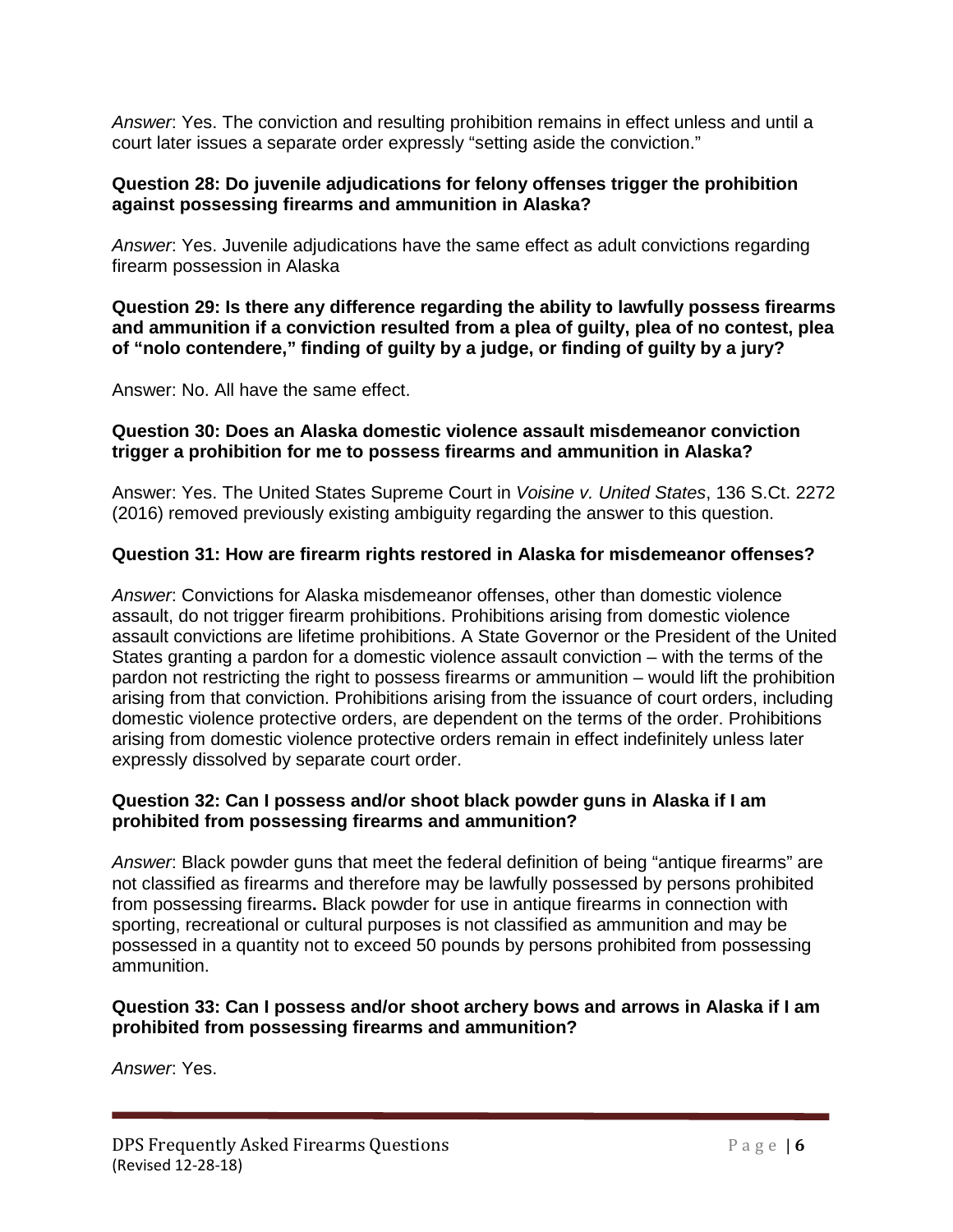#### II. Alaska Concealed Carry Permit Questions:

## **Question #1: Can I obtain a concealed carry permit even if I cannot legally possess firearms and ammunition?**

*Answer:* No. Only persons who can legally possess firearms can be granted concealed carry permits.

## **Question #2: What do I need to provide in connection with a concealed carry permit to prove that I received a pardon for a conviction?**

*Answer:* A certified copy of the pardon paperwork.

## **Question #3: What do I need to provide in connection with a concealed carry permit to prove that my conviction was set aside or dismissed?**

*Answer:* A certified copy of the order setting aside or dismissing the conviction.

## **Question #4: What do I need to provide in connection with a concealed carry permit to prove that ten years or more has passed since the date of my unconditional discharge from a felony conviction?**

*Answer:* A certified copy of documentation from the Alaska Department of Corrections, or equivalent entity of another state for a conviction in that other state, reflecting the date of unconditional discharge.

## **Question #5: Can I obtain an Alaska concealed permit if I have been convicted of a misdemeanor offense that does not trigger a prohibition against me possessing firearms and ammunition?**

*Answer:* A person convicted of two or more class A misdemeanors in Alaska, or similar offenses in another jurisdiction, within the six years immediately preceding the date of application, regardless of whether the convictions were later set aside or the subject of a pardon or other executive clemency, may not obtain an Alaska concealed carry permit

## **Question #6: Why would I want to obtain an Alaska concealed carry permit if a permit is not needed to be able to legally carry concealed in Alaska?**

*Answer:* The law of some other states might give some significance to your holding an Alaska concealed carry permit in connection with carrying concealed in those states. You will need to be sure of the law of any other state in which you may want to carry concealed to assure that you do commit a crime under the law of that state by carrying concealed even though you have obtained an Alaska concealed carry permit.

# **Question #7: How do I apply for an Alaska concealed carry permit?**

*Answer*: You must complete a handgun training course approved by the Department of Public Safety. Within one year after completion of the training course, a completed application must be delivered in person to an Alaska State Trooper office. The packet of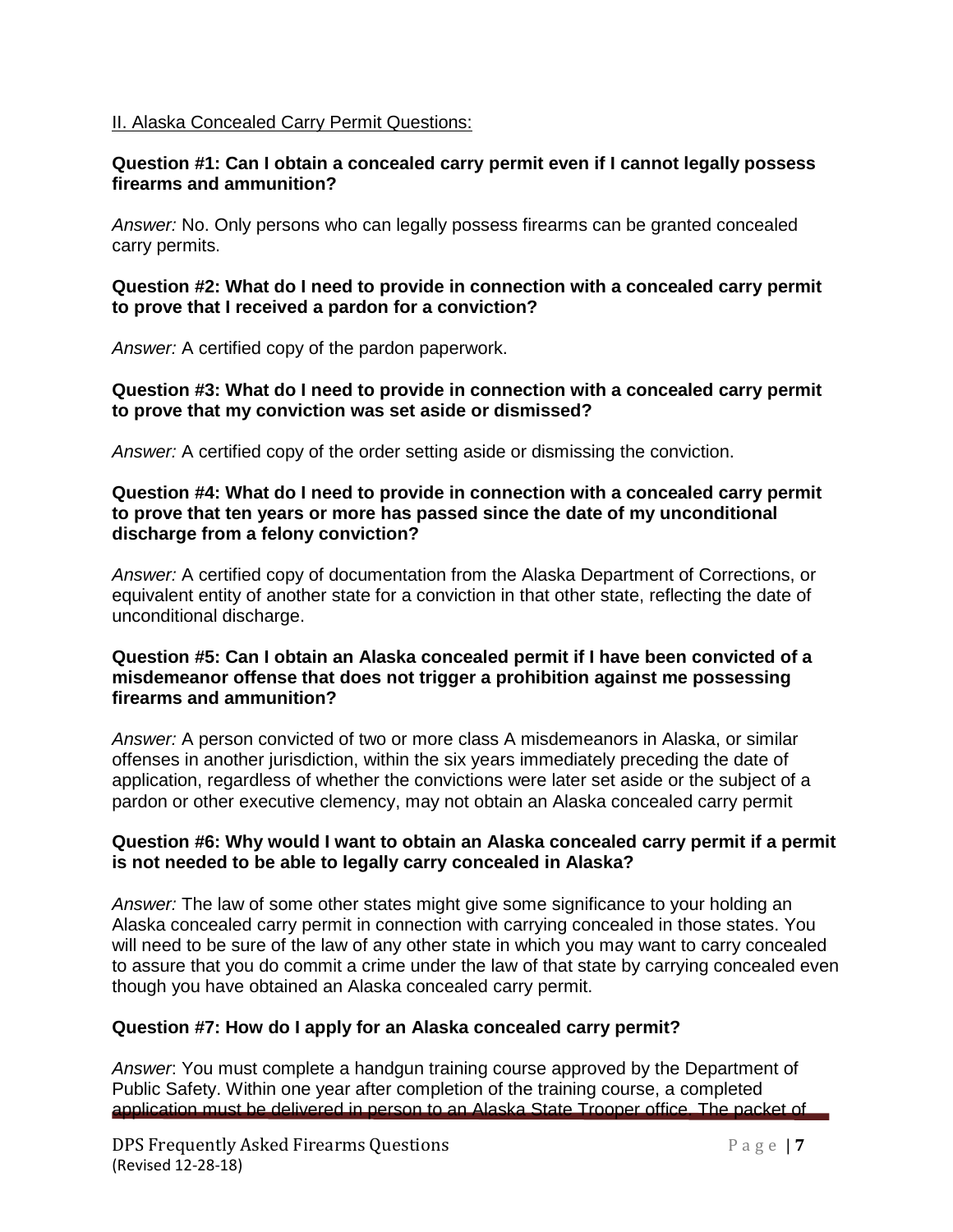materials must include the completed application, one photograph of you taken within 30 days of the date on the application, identifiable fingerprints taken by a DPS approved technician, proof of successful completion of the handgun training course, and the \$88.25 application fee.

## **Question #8:** *How much does it cost to apply for an Alaska concealed carry permit?*

*Answer*: \$88.25

## **Question #9:** *Can I get my money back if my application for an Alaska concealed carry permit is not approved?*

*Answer:* No. Application fees are non-refundable. You should make sure that you qualify before submitting an application. Alaska Statutes 18.65.705 sets forth the qualifications that must be met for a person to obtain an Alaska concealed handgun permit.

## **Question #10:** *Can someone else bring in my application for an Alaska concealed carry permit?*

*Answer*: No. The application for a new permit must be submitted in person to an Alaska State Trooper office. You will be asked to show a government issued photographic identity card to prove your identity.

# **Question #11: How long is an Alaska concealed carry permit valid?**

*Answer:* Assuming there is no change in federal or Alaska state law and no change in your ability to lawfully possess firearms, a permit will expire on your birthday in the fifth year following issuance, for a total period of time not to exceed five years.

## **Question #12: Can residents of states other than Alaska obtain an Alaska concealed carry permit?**

*Answer*: No. Alaska concealed permits can be issued only to persons who are and have been physically in Alaska for at least 90 days and who intend to remain in Alaska indefinitely.

## **Question #13: Can legal resident aliens who reside in Alaska obtain an Alaska concealed carry permit?**

*Answer:* Yes, provided the legal resident alien is and has been physically in Alaska for at least 90 days and intends to remain in Alaska indefinitely.

#### **Question #14: Can I renew my Alaska concealed carry permit if I no longer am a resident of Alaska?**

*Answer:* No. Only residents of Alaska can renew Alaska concealed carry permits.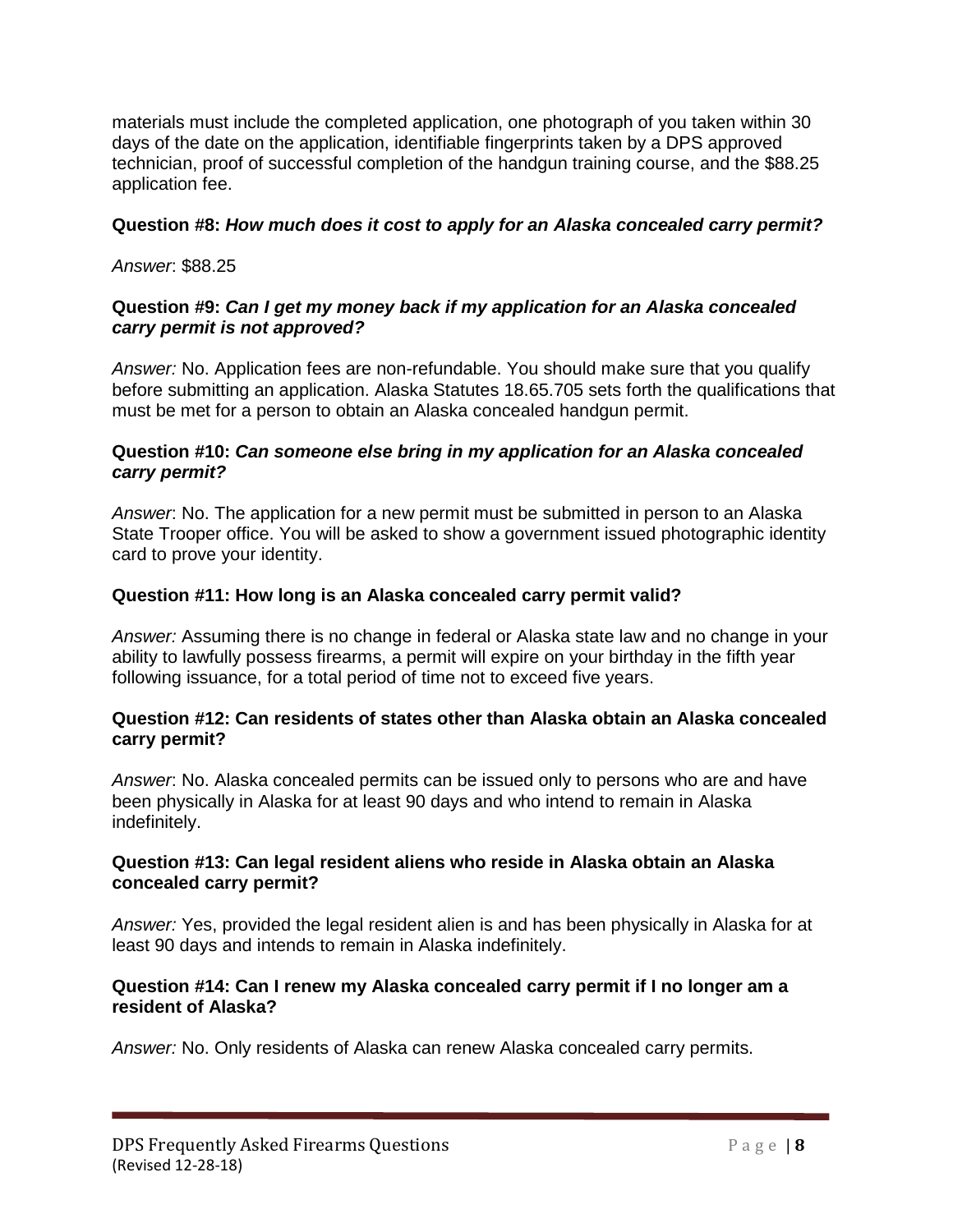## **Question #15: What good is my Alaska concealed carry permit if I no longer am a resident of Alaska?**

*Answer:* The permit very likely will not have any legal significance once you no longer are a resident of Alaska. The significance, if any, of the Alaska permit will depend on the law of the state in which you possess any firearm.

# **Question #16: My Alaska concealed carry permit is about to expire; what do I need to do to keep it valid?**

*Answer: You* need to *c*omplete a renewal of concealed carry permit application (DPS form # 12-299-84) and submit it to the Alaska Concealed Carry Office at 5700 E. Tudor Road, Anchorage Alaska 99507. You need not deliver the application in person. Renewal applications must be postmarked not more than 90 days before your permit is to expire. A photograph taken within 30 days of the application and \$25 non-refundable fee must be included in the submitted materials. A renewal application submitted after the permit has expired is subject to an additional \$25 late fee. The department will not accept a renewal application for a permit that has been expired for more than 60 days.

## **Question #17: Am I required to surrender my old permit when I receive my renewed permit?**

*Answer:* No. There is no requirement to surrender an expired permit unless it was suspended or revoked. You, however, may not display an expired permit in a manner that would imply it is remains valid.

# **Question #18: Am I required to surrender an expired Alaska concealed carry permit when I do not have a currently valid Alaska permit and I will not be applying for a new Alaska permit?**

*Answer:* No. There is no requirement to surrender an expired permit unless it was suspended or revoked. You, however, may not display an expired permit in a manner that would imply it is remains valid.

# **Question #19: What do I do if I lose my permit or if it is stolen?**

*Answer:* You must complete and submit an application for replacement of a concealed carry permit (DPS Form 12-299-85). The completed form, together with a photograph taken within 30 days of the application and \$25 fee must be submitted in person at an Alaska State Trooper office.

# **Question #20: Do I have to do anything if my address changes?**

*Answer:* Yes. You must notify DPS of any change in your address within 30 days of the change by completing and submitting a change of address notification (DPS Form #12-299- 88) to the Alaska concealed carry office at 5700 East Tudor Road, Anchorage, Alaska 99507.